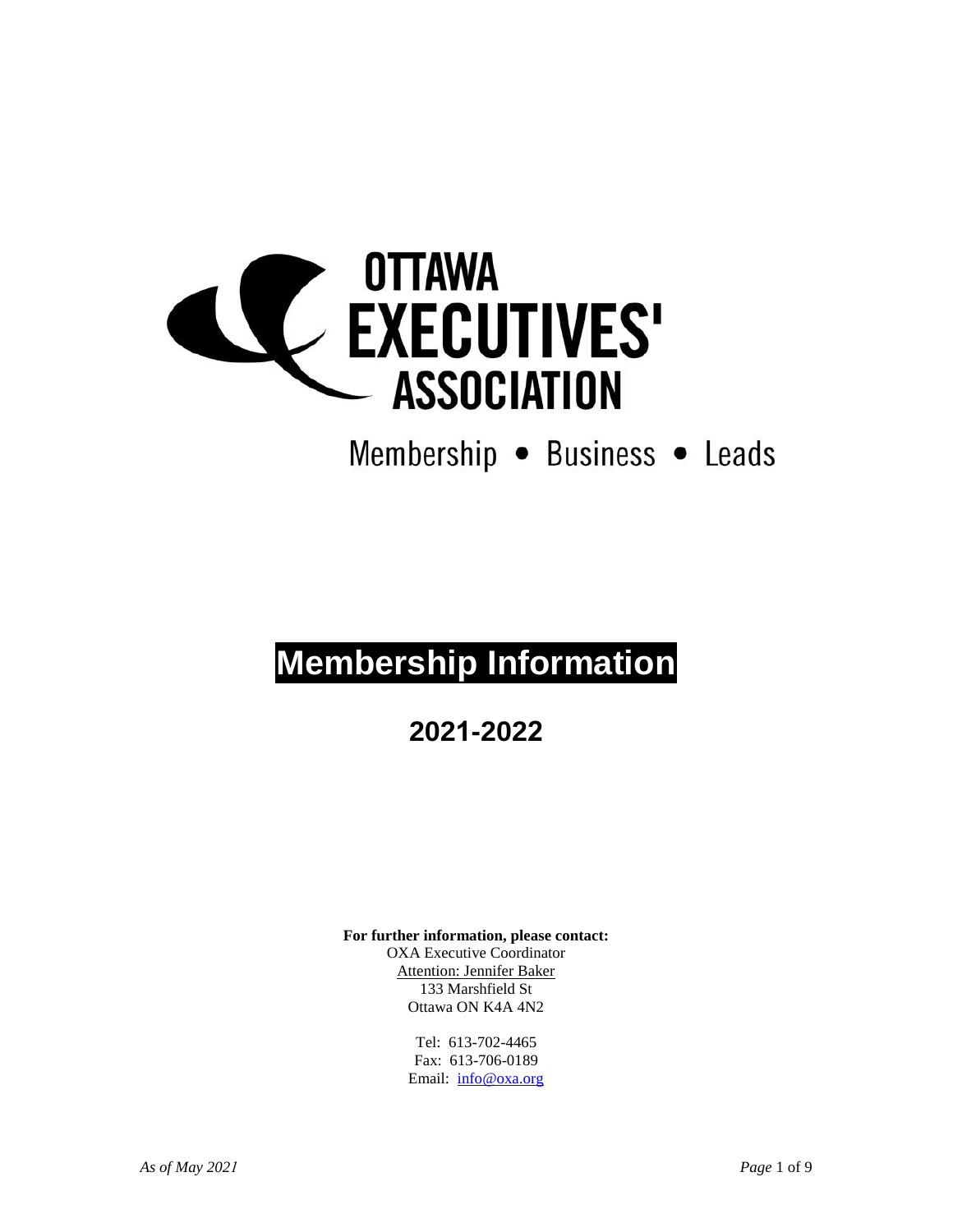# OXA Membership Backgrounder

# **Who:** are the members of OXA?

OXA is an organization of business people whose sole purpose is to provide each other with business leads, referrals and direct business. Over the past decade, 60-80 businesses have been represented in OXA at any given time. Many OXA members have been part of the organization for more than 25 years, providing a strong foundation of members, with new members joining annually from a variety of different industries.

# **What:** is OXA?

OXA is the Ottawa Executives' Association. OXA is not a service club or charitable organization. This unique business organization was founded in Ottawa in 1936. The OXA is also a Founding Member of the International Executives' Association, which is comprised of 50-75 Executives Associations from around the world.

### **What are the benefits of membership?**

- As a member, you have the opportunity to associate with leading business firms and the people behind them. You gain a continuing acquaintance with these executives, their products and their services. Members discuss business formally throughout the year at regular weekly luncheon meetings. These business exchanges are confidential. Your membership in the Ottawa Executives' Association is purposeful in that you may gain strength over your competition. Fellow members often make pertinent business information known to you before others can hear about it. Also, your sales opportunities will expand to include others associated with member firms…employees, families and friends. Membership in OXA means business and current members will attest to this.
- As you widen your circle of acquaintances with these key executives, there are many opportunities to explain your firm's operation to them. Each and every member in the Association is a promoter of your company. You can also learn new management, production, distribution and sales techniques, which may be valuable to you and your firm.

# **When:**

#### **Are there Obligations as a Member?**

Yes. OXA meets weekly and attendance is mandatory. (Executive members must attend 19 of the 25 meetings in each 6-month period, with Alternate members representing them up at 6 of those 25 meetings to make up attendance if needed).

### **Why: is OXA Membership Referred to as "Exclusive"?**

OXA's exclusivity lies in the fact that there is only one member firm for each business classification.

Each member firm is represented by its owner, CEO or key decision-maker, with direct influence in the firm's purchasing and selling powers. An approved associate may also represent the firm as an "Alternate" member, on a limited basis.

Members are not obliged to do business with each other but they are expected to seek pricing and tenders when products or services are needed. All things being equal, they are encouraged to do business with each other.

### **Where:** are meetings held?

Weekly meetings are held at the Ottawa Hunt & Golf Club, typically in a luncheon format. "On-site" meetings usually take place at member locations, showcasing their products and services. Special events are held at various locations. The location depends on the format or type of event.

### **How:** to become A Member?

To join OXA, a firm must be sponsored by a current member and submit an application form along with a cheque for the initiation fee of \$500. Upon receipt of the application form and cheque, the potential member firm will then undergo a credit check and interview prior to being approved by the Board of Directors and the membership at large.

At the time of membership approval the member must provide the Executive Coordinator with valid credit card information to be be kept on file. Should payment for amounts due, not be received within 60 days of an invoice being issued, payment for the full amount of the invoice will be processed to the credit card on file and a receipt will be issued to the member.

*The membership process takes approximately 1 month – Membership is not transferable*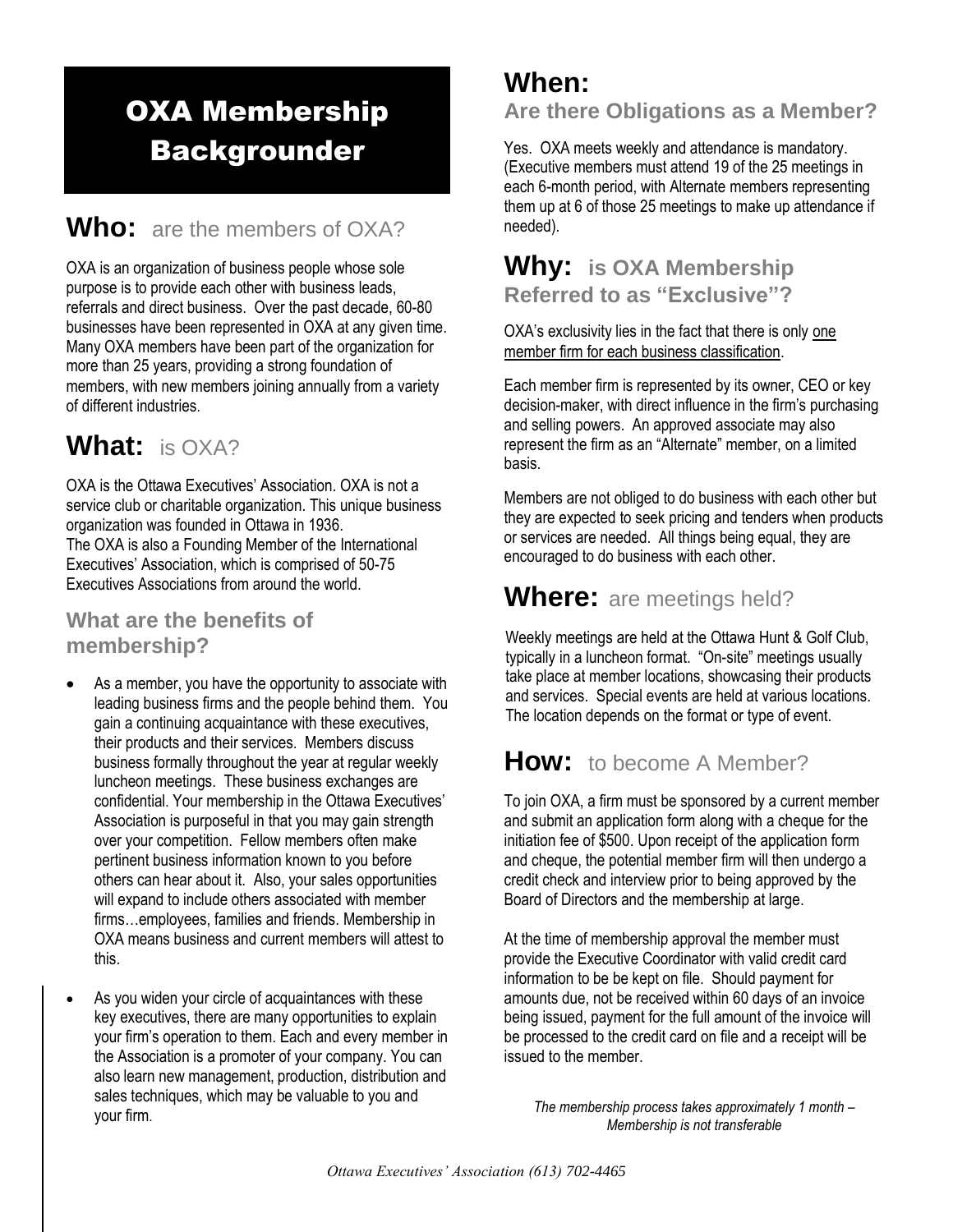# OXA Membership Criteria & Fees

# **Representation:**

- An existing firm in the Association must sponsor a proposed member firm.
- The proposed firm must not conflict with any existing firm's classification.
- The proposed firm must have been in business for a minimum of 1 year.
- The proposed firm must not associate with nor be a member or shareholder of any firm, partnership, business organization or corporation with objects similar to the objects of the OXA as set forth in the Constitution.
- The representative must be an owner or key decision-maker, with the authority to bind the company and who has a direct influence on the firms purchasing and selling powers.
- The prospective member will be interviewed by a Membership Committee representative and recommendations for membership will be submitted to the Board of Directors. If the Board is in favour, their recommendation will be published to the membership at large. The membership at large will then has seven days to object after publication.
- Should a member object to an application, they must submit written notice of the objection to the President.
- The Applicant must consent to a credit check.
- An organizational chart of the company must be provided.
- Provide a list of associated companies.
- A competed credit card authorization form must be provided.

# **Responsibility of member firm:**

- There are 25 meetings in each 6-month period of the year. Principal members are expected to attend nineteen (19) of these meetings. Alternate members may count for up to 6 of the 25 meetings.
- Member firms must pay their invoices promptly. A valid credit card must be provided to the Executive Coordinator for use should alternate payment method not be received within 60 days of invoice being issued.
- To discover and pursue very practical ways in which the firm can assist other members.
- Member firms are encouraged to give other firms in the Association a fair chance to bid on projects.
- Recommend member firms for third party work.
- Recommend member firms to colleagues, employees, friends and families.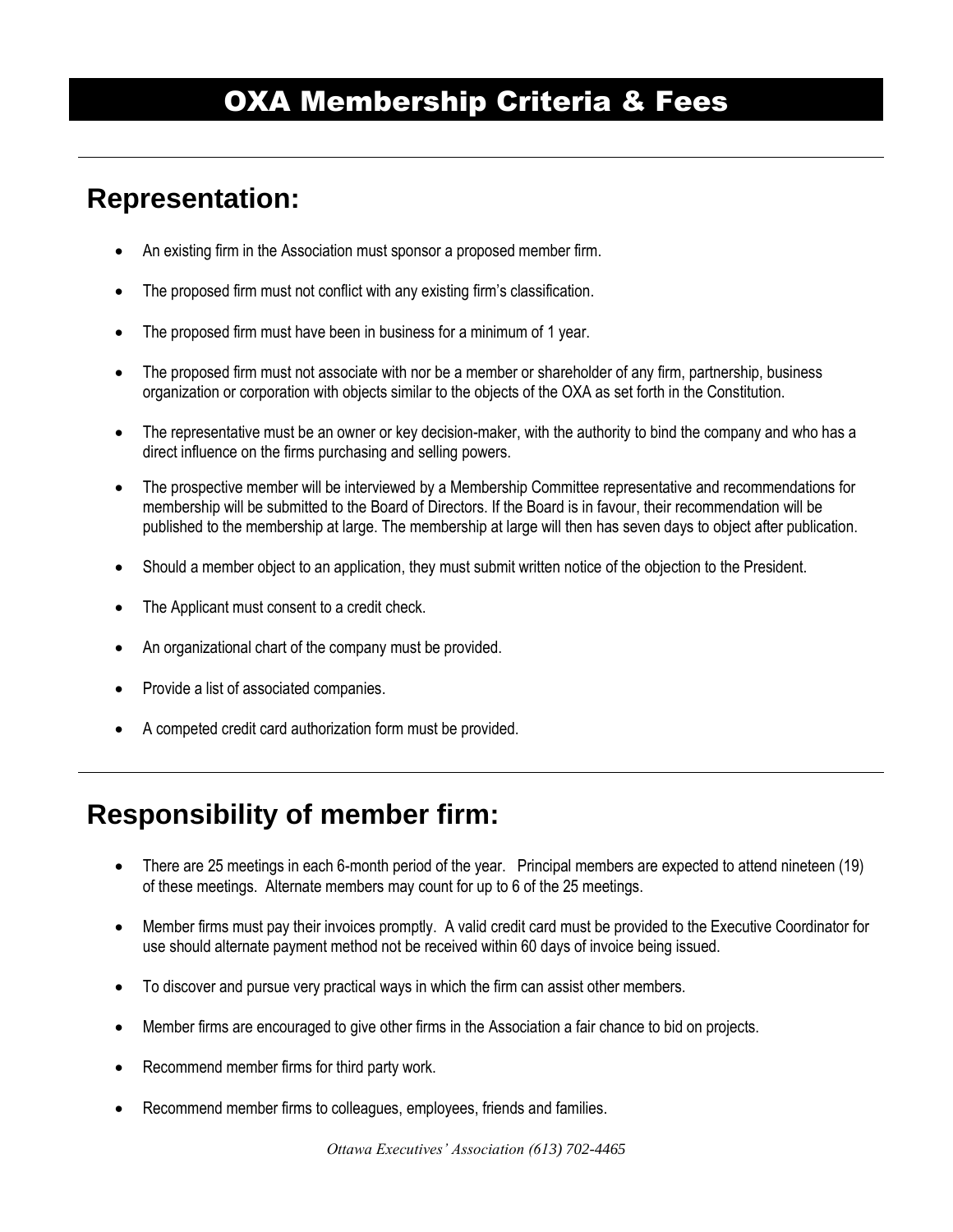# OXA Membership Criteria & Fees

## **Membership activities:**

- Regular weekly meetings each Thursday at lunchtime.
- One on-site per month (minimum) which replaces the regular meeting. These meetings take place on either Wednesday evenings (5-8pm) or Thursday lunchtime.
- Various social activities take place during the year including:
	- Annual General Meeting (June)
	- **President's Summer Social (July)**
	- **Annual Golf Tournament (August)**
	- Christmas Holiday Celebration (December)
	- Various Sporting Events (bowling night, hockey games, etc.)

### **Membership Fees:**

- Initiation Fee \$500.00 (plus HST) To be submitted with the application form.
- Annual fee (Executive Member) \$357.49 (plus HST) Fiscal year May 1 April 30. Fee is pro-rated at time of entry.
- Monthly meeting fee of \$140.54 (plus HST) per member. This is a fixed fee charged annually or quarterly whether the member is absent or attending meetings. Regular meeting fees are charged in advance of the beginning of each period. Additional costs incurred by the member will be invoiced on a quarterly basis.
- Annual Fee (Alternate Member) \$266.58 (plus HST). For approved Alternates, subject to OXA criteria & approval process.
- Additional attendees at weekly meetings (Alternate or guest) \$34.50 (plus HST).
- Social event costs are charged as published at the time of the event, less the regular meeting fee (if applicable).
- Upon submission of the application, valid credit card information must be provided to the Executive Coordinator. The information will be kept on file and should payment for amounts due, not be received within 60 days of an invoice being issued, payment for the full amount of the invoice will be processed to the credit card on file and a receipt will be issued to the member.

*A member may be suspended from attending regular meetings and social* functions *if accounts are more than 90 days in arrears*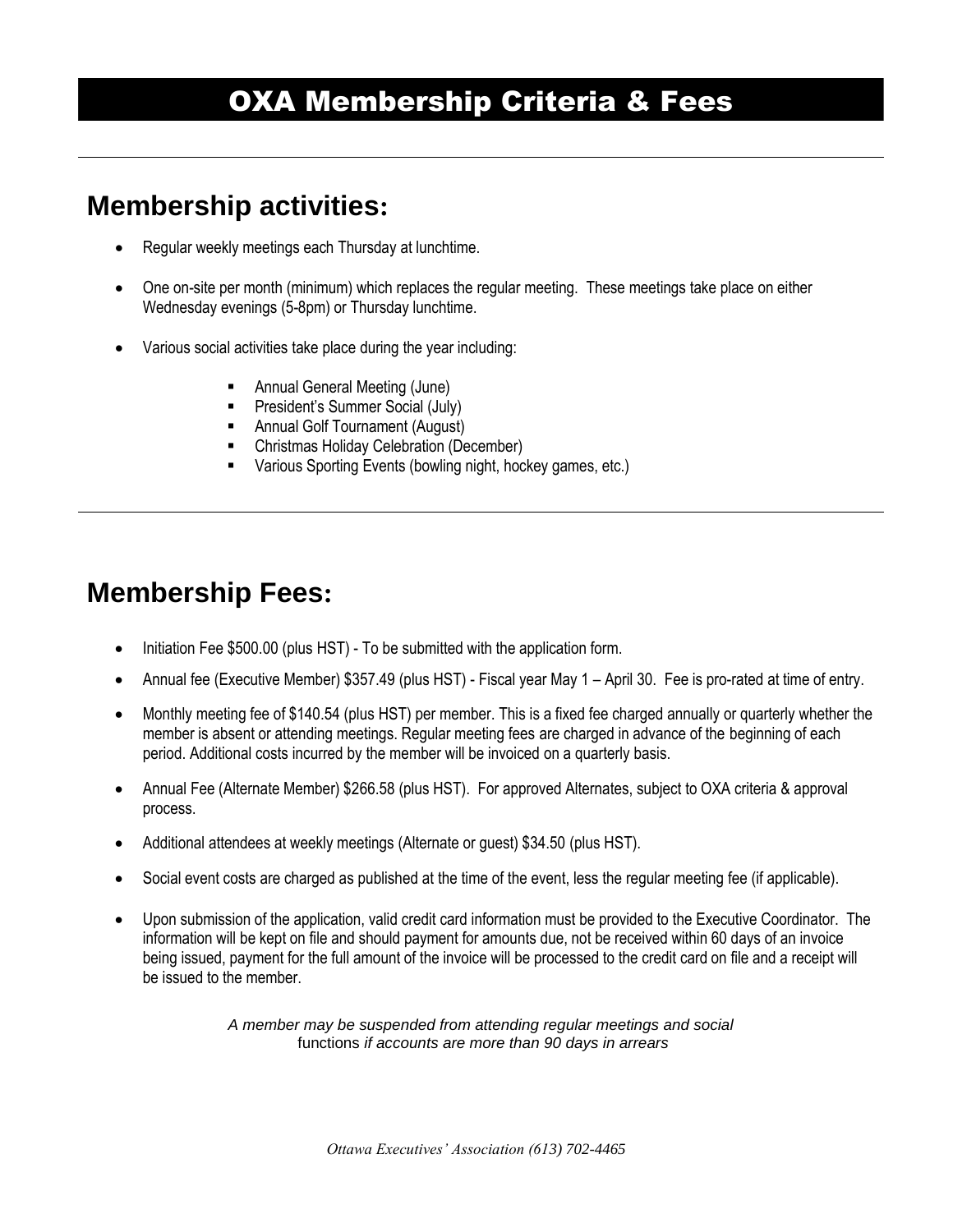# OXA Membership Criteria & Fees

# **Advantages of being an OXA member:**

- Our slogan "Remember a member".
- As a member, you have the opportunity to share business information with other members.
- To become more familiar with happenings in the business community.
- To gain information and support with business problems.
- Acquire a dependable source of supply for products and services.
- As a member, you have an opportunity to learn about leading business firms and the people behind them.
- You gain a continuing acquaintance with top executives, their products and their services.
- Members discuss business formally throughout the year at regular weekly luncheon meetings.
- Your membership in the Ottawa Executives' Association is purposeful in that you gain strength over your competition.
- Fellow members often make pertinent business information known to you before others can hear about it.
- Your sales opportunities will expand to include others associated with member firms… colleagues, employees, families and friends.
- As you widen your circle of acquaintances with these key executives, there are many opportunities to explain your firm's operation to them.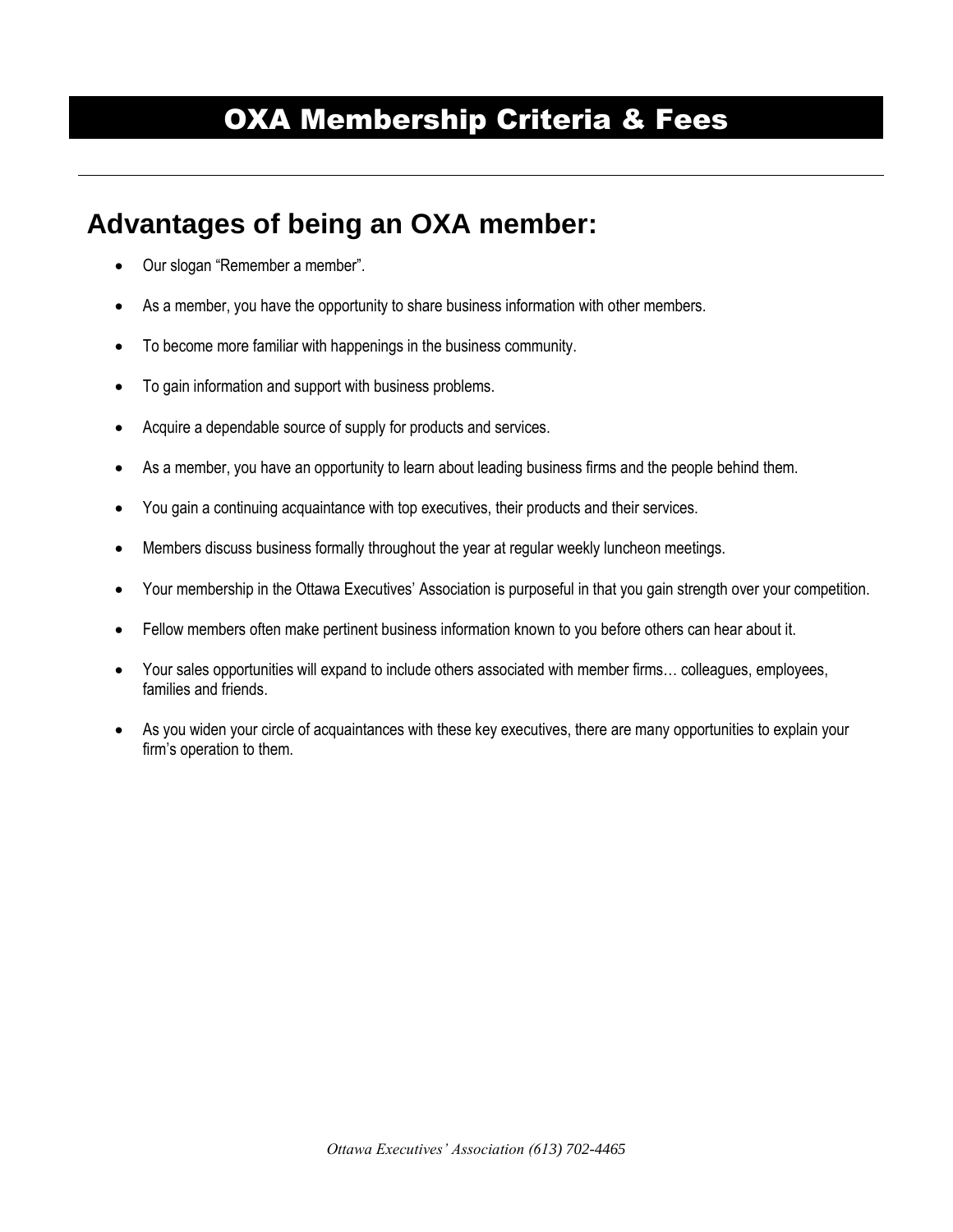| <b>Ottawa Executives' Association Inc.</b> | $\Box$ Principal |
|--------------------------------------------|------------------|
| <b>Proposal for Membership</b>             | $\Box$ Alternate |

This proposal has a number of approval levels. A Sponsor is required and an Open Classification must be available. The proposed members should attend at least one luncheon as a guest of the Association prior to completion of the Application Form. The Application will then be reviewed by:

- 1. The Membership Committee
- 2. The Board of Directors
- 3. The Membership At Large

The proposed member and sponsor understand that submission of the application does not guarantee acceptance. The review period will take approximately 1 month.

#### **Please Print Clearly**

| Firm Legal Name (This is the name that will be used when conducting credit check) |                                                                        |  |  |  |
|-----------------------------------------------------------------------------------|------------------------------------------------------------------------|--|--|--|
| Firm Operating Name                                                               |                                                                        |  |  |  |
| Address (include City & Province)                                                 |                                                                        |  |  |  |
| Postal Code                                                                       | Telephone                                                              |  |  |  |
| Email                                                                             | Fax                                                                    |  |  |  |
| Website                                                                           | Proposed Classification (should reflect business' core activity - 60%) |  |  |  |

#### **Please attach a sheet of the proposed member's letterhead and/or one business card.**

*(If the proposal is for an Alternate Member, please see designated area on page 2.)* 

| Principals of Firm                                                                                                | Title                                                                      |  |  |  |  |
|-------------------------------------------------------------------------------------------------------------------|----------------------------------------------------------------------------|--|--|--|--|
| Principals of Firm                                                                                                | Title                                                                      |  |  |  |  |
| Executive OXA Representative                                                                                      | Title                                                                      |  |  |  |  |
| Cell Phone #:                                                                                                     | Email                                                                      |  |  |  |  |
| Executive OXA Representative is:                                                                                  |                                                                            |  |  |  |  |
| $\Box$ Partner<br>$\Box$ Corp Officer<br>□ Manager<br>Other (describe)<br>□ Owner                                 |                                                                            |  |  |  |  |
| Type of Business                                                                                                  |                                                                            |  |  |  |  |
| Retailer<br>$\Box$ Manufacturer<br>$\Box$ Distributor<br>$\Box$ Service<br>Wholesaler<br><b>Contract Contract</b> |                                                                            |  |  |  |  |
|                                                                                                                   |                                                                            |  |  |  |  |
| Business is:<br>□ Corporation<br>$\Box$ Partnership<br>$\Box$ Proprietorship                                      | $\Box$ Head Office $\Box$ Branch Office $\Box$ Other (describe) __________ |  |  |  |  |
| Years in Business<br>No. of Full time employees                                                                   | No. based in Ottawa<br>No. of other employees                              |  |  |  |  |
| Volume of Business annual sales volume is:                                                                        |                                                                            |  |  |  |  |
| $\Box$ \$100,000 - \$500,000<br>\$500,000 - \$1 Million<br>$\Box$ Under \$100,000                                 |                                                                            |  |  |  |  |
| \$1 Million - \$5 Million<br>Over \$5 Million<br>$\Box$<br>$\perp$                                                |                                                                            |  |  |  |  |

### **OXA Proposal for Membership** (cont'd)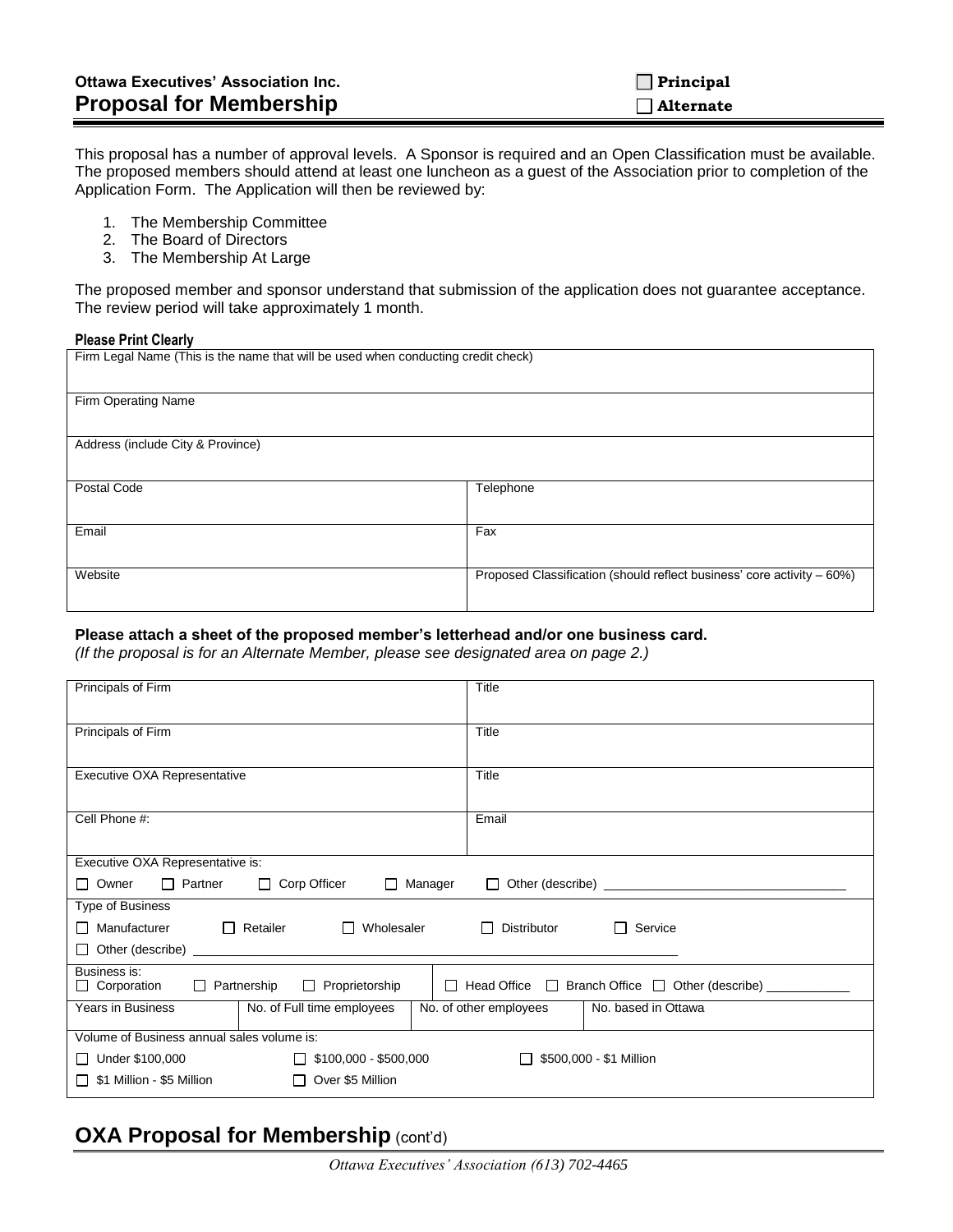Briefly describe the prospective member firm's activities, including products and services and indicate which reflects the business' core activity (60%):

......................................................................................................................................................................................

......................................................................................................................................................................................

#### **The undersigned fully understands**:

- 1. A **credit check** will be conducted and consents to same.
- 2. The **Membership Criteria**, especially with respect to attendance. Principal member agrees to attend a minimum of 19 meetings per 6 month period (average 25 meetings are held).
- 3. An **Organizational Chart** must accompany this application.
- 4. A list of any "**Affiliated Companies**" accompanies this application.
- 5. A cheque for the initiation fee of \$500 accompanies this application.
- 6. Upon submission of the application, valid credit card information must be provided. The information will be kept on file and should payment for amounts due, not be received within 60 days, payment for the full amount will be processed and a receipt will be issued to the member.
- 7. The proposed member and sponsor understand that submission of the application does not guarantee acceptance. The review period **may take approximately 1 month**. An interview will be arranged with the Membership Committee during this time.
- 8. As per the OXA By-laws, clause 3.1: "The Member shall not be a Member of any partnership, corporation or other organization with objects similar to the Objects of the Association as set forth in this By-law."
- 9. As a Principal of the applying member firm I acknowledge that the Executive and/or Alternate Representative has the authority to represent and act on behalf of our company. This includes the authority to bind our company for any amounts incurred with OXA Membership and its activities.

| Please print Member Firm Representative Name      | Please print Sponsor Name & Firm:                                                                      |  |  |  |
|---------------------------------------------------|--------------------------------------------------------------------------------------------------------|--|--|--|
| Member Firm Representative (Signature)            | Sponsor (Signature)                                                                                    |  |  |  |
| Date                                              | Date                                                                                                   |  |  |  |
|                                                   | TO BE COMPLETED FOR ALTERNATE MEMBER PROPOSAL                                                          |  |  |  |
| Alternate Member Name:                            |                                                                                                        |  |  |  |
| Proposed Alternate Member is:                     |                                                                                                        |  |  |  |
| Corp Officer<br>□ Owner<br>Partner<br>$\Box$      | Other (describe)<br>Manager<br>$\Box$<br>$\perp$                                                       |  |  |  |
| Executive OXA Member (Print name)                 | The Proposed Alternate Member understands Membership Criteria.<br>(Signature of Executive OXA Member): |  |  |  |
| OFFICE USE ONLY                                   |                                                                                                        |  |  |  |
| Date Proposal Submitted to Membership Director:   | Interview Date:                                                                                        |  |  |  |
| Date of Board of Directors:<br>Approval<br>Denial | Date of Publishing in Newsletter                                                                       |  |  |  |
|                                                   | Date of Induction into Membership                                                                      |  |  |  |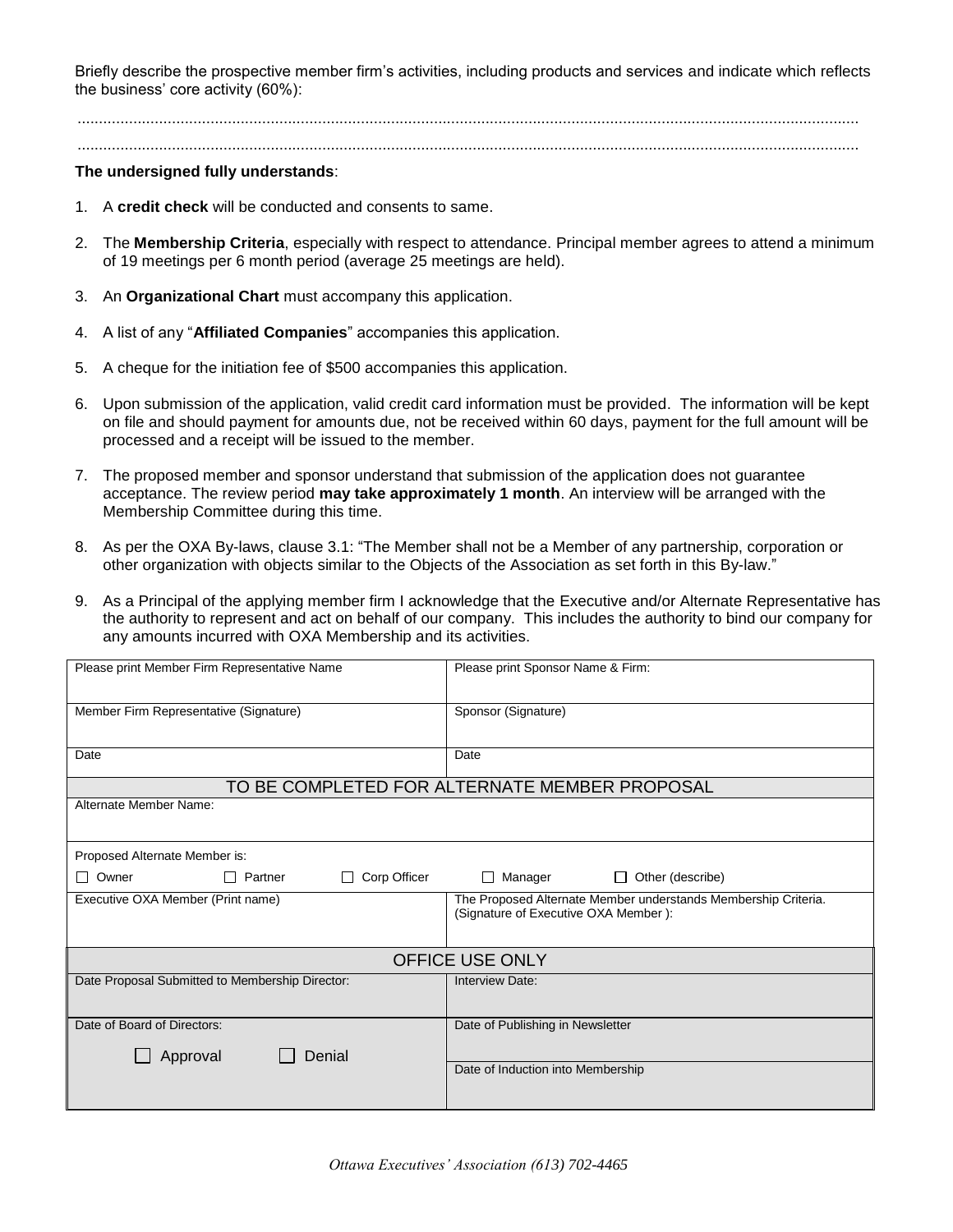# Credit Card Payment Authorization Form

CONFIDENTIAL ONCE COMPLETED

| CONFIDENTIAL ONCE COMPLETED<br><b>CARD HOLDER INFORMATION</b> |               |                                                   |  |  |  |  |
|---------------------------------------------------------------|---------------|---------------------------------------------------|--|--|--|--|
| Company Name:                                                 | Name on Card: |                                                   |  |  |  |  |
| Card Holder Billing Address:                                  |               |                                                   |  |  |  |  |
| City                                                          | Province      | <b>Postal Code</b>                                |  |  |  |  |
| Telephone:                                                    | Email:        |                                                   |  |  |  |  |
| Billing Contact Name: (if different from cardholder)          |               |                                                   |  |  |  |  |
| Telephone:                                                    | Email:        |                                                   |  |  |  |  |
|                                                               |               |                                                   |  |  |  |  |
| <b>PAYMENT AUTHORIZATION</b>                                  |               |                                                   |  |  |  |  |
| Card Type: □ Visa □ MasterCard                                |               |                                                   |  |  |  |  |
|                                                               |               |                                                   |  |  |  |  |
| Exp. Date: _______________                                    |               |                                                   |  |  |  |  |
| Card Identification Number: _______                           |               | ▼ Authorized Signature<br>123<br>Sample Signature |  |  |  |  |

Please reference the picture to the right for the location of this number on your card. (Visa & MasterCard: 3 digits on back)

*I authorize Ottawa Executives' Association to debit my credit card with the amount due shown on my annual and quarterly OXA invoices. I understand that my signature on this form will serve as the authorization for credit card charge processing. This authorization is valid for the term of my membership with OXA.*

*I may revoke my authorization at any time by providing written notice of at least ten (10) business days. A service charge of \$25.00 will be applied to any declined credit cards.* 

**Directions:** Please print this page, fill in all required information, sign and fax to Ottawa Executives' Association at (613) 706-0189 or scan and email to info@oxa.org.

#### **FAX COMPLETED FORM TO 613-706-0189**

\_\_\_\_\_\_\_\_\_\_\_\_\_\_\_\_\_\_\_\_\_\_\_ \_\_\_\_\_\_\_\_\_\_\_\_\_\_\_\_\_\_\_\_\_\_\_\_\_\_\_\_\_\_\_\_\_ \_\_\_\_\_\_\_\_\_\_\_\_\_\_\_\_\_

Print Cardholder Name: Cardholder Signature: Date:

Card Identification Number